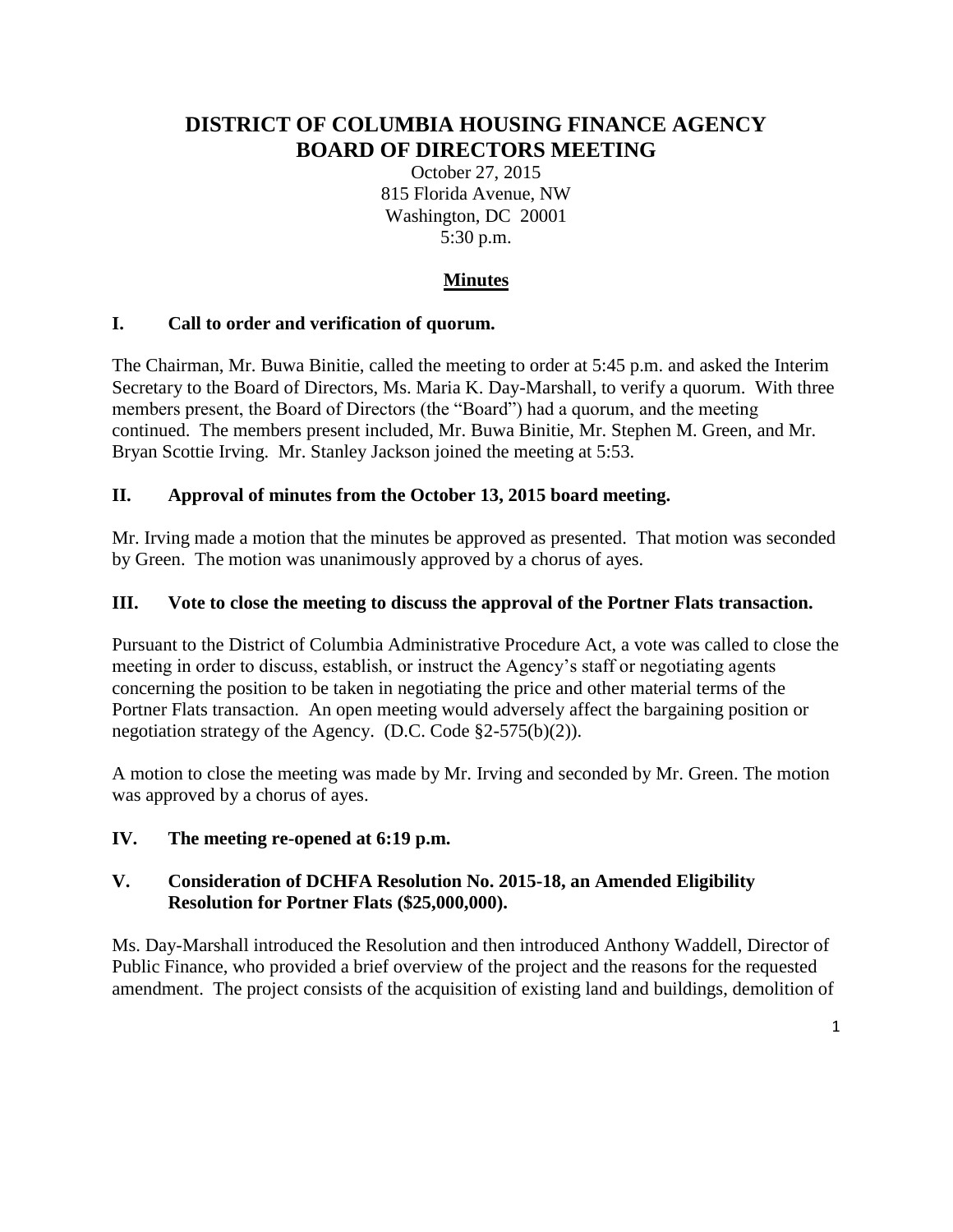existing improvements and the new construction of a mid-rise building containing 96 residential units, which will double the number of affordable units currently at the site. The unit mix will be twenty-three (23) studios, twenty-five (25) one-bedrooms, thirty-six (36) two-bedrooms, and twelve (12) three-bedrooms. The project will be located in the 1400 block of V Street NW, in the Mid City or U Street corridor. The principal developers of the project are Somerset Development Company and Affordable Housing Development Company, LLC. All of the units will be set aside for persons and families earning sixty percent (60%) of the area median income ("AMI") or less.

The following people were present at the meeting in support of the project: Jim Campbell (Somerset Development, the developer); Sarah Ashcroft (Jonathan Rose Companies); Brian Buczkowski (Eric Colbert & Associates, the architects); and Wanda Simms and Alfreida White (Portner Flats Tenants Association). Mr. Campbell introduced the members of the development team. Mr. Buczkowski presented the renderings of the project. Mr. Campbell interjected that, when designing the project, special care was paid to preserve the aesthetic of the streetscape on V Street.

Ms. Simms and Ms. White both spoke about their positive experience in collaborating with the development team during the Tenant Opportunity to Purchase Act process and how the process has been a very successful one to date.

Mr. Binitie inquired as to what was the unique set of circumstances that has necessitated the increased bond amount from \$20,000,000 in December 2014 to the \$25,000,000 request that is being presented to the Board this evening. Mr. Campbell replied that due to the increased construction volume in the region, Clarke Construction Company, the current proposed contractor, has indicated that there has been a 5 to 10% appreciation in construction costs generally. Mr. Campbell indicated that he had confirmed this trend by speaking to others in the local industry. Another contributing factor was that a decision was made to utilize the VFR technology because, although it is more costly upfront, it is more energy-efficient, and cost savings and energy efficiencies will be realized over time. Mr. Buczkowski added that there were increased excavation costs associated with the need to dig two feet deeper in order to support the garage construction.

Mr. Green and Mr. Binitie both expressed continued concerns about the high per unit costs and suggested that the Developer seek additional bids from general contractors. Mr. Campbell replied that, while he shared the Board's concern about high construction costs, those additional costs are being borne by the developer of the market rate building, which will be simultaneously constructed on the U Street-facing portion of the lot of the current development rather than by any other public resources.

Mr. Irving asked about the affordable development being built on the back side of the current lot as opposed to the affordable development and the market rate development sharing an entrance.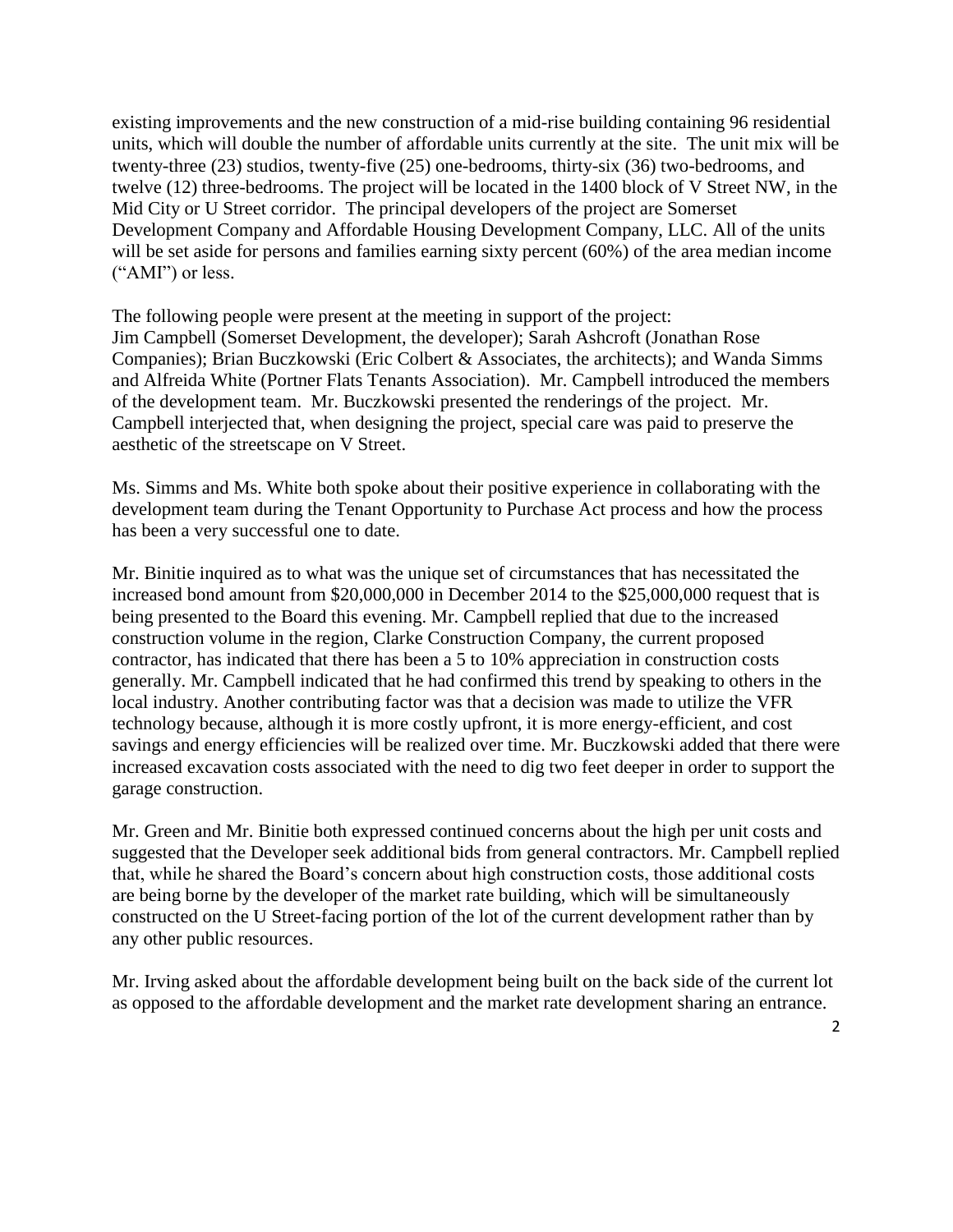Mr. Campbell replied that the current residents insisted on having a separate entrance to preserve the sense of community that has developed at the property over the years. He also noted that, unlike a property in New York City that was described as having a "poor door" in an alley, this property will be constructed adjacent to million dollar condominiums on V Street. Ms. Simms confirmed that the design of a separate entrance on the quieter V Street side was, indeed, a result of a strong desire expressed by the tenants. Tenants wanted to have amenities that were more catered to their needs and resources of which they would have exclusive use.

The Board expressed continued concerns regarding the high development costs per unit. Mr. Binitie and other Board Members would like to see additional costs comparisons from at least one other general contractor along with a carefully scrutinized plan and cost review. Mr. Campbell noted that the general contractor will need to coordinate the construction of the market rate building and the affordable building due to the mutual use of the garage as well as electrical supply. Also Mr. Campbell expressed concern regarding the time delays that would arise if the developer must re-bid the entire Guaranteed Maximum Price contract given where the project is with respect to its application to the United States Department of Housing and Urban Development and the fact that tenants have already been relocated offsite. Mr. Campbell agreed to hire a third party independent contractor, someone with a contractor's license, to provide a comparison and an analysis of construction costs. Staff agreed to ensure that was accomplished prior to presenting the Final Bond Resolution for approval.

The Resolution was ultimately moved by Mr. Jackson and seconded by Mr. Irving. Ms. Day-Marshall called the roll, and with four votes in the affirmative, the Resolution was approved.

#### **VI. Interim Executive Director's Report.**

- An e-mail has been sent inviting Board Members to several upcoming events. Please inform Ms. Day-Marshall if any Board Members would like to attend them.
- The Atlantics transaction closed last week. SOME Benning will be closing this Friday, October 30th.
- Reminder that the continuation of the Board Orientation will be on November  $20<sup>th</sup>$  from 11 a.m. until 1 p.m.
- The Agency's holiday party will be on Friday, December 11th.
- The December Board Meetings were tentatively scheduled for the  $8<sup>th</sup>$  and the 22nd.

#### **VII. Adjournment.**

The meeting was adjourned at 7:24 p.m.

Submitted by Maria K. Day-Marshall, Esq., Interim Secretary to the Board of Directors on November 6, 2015.